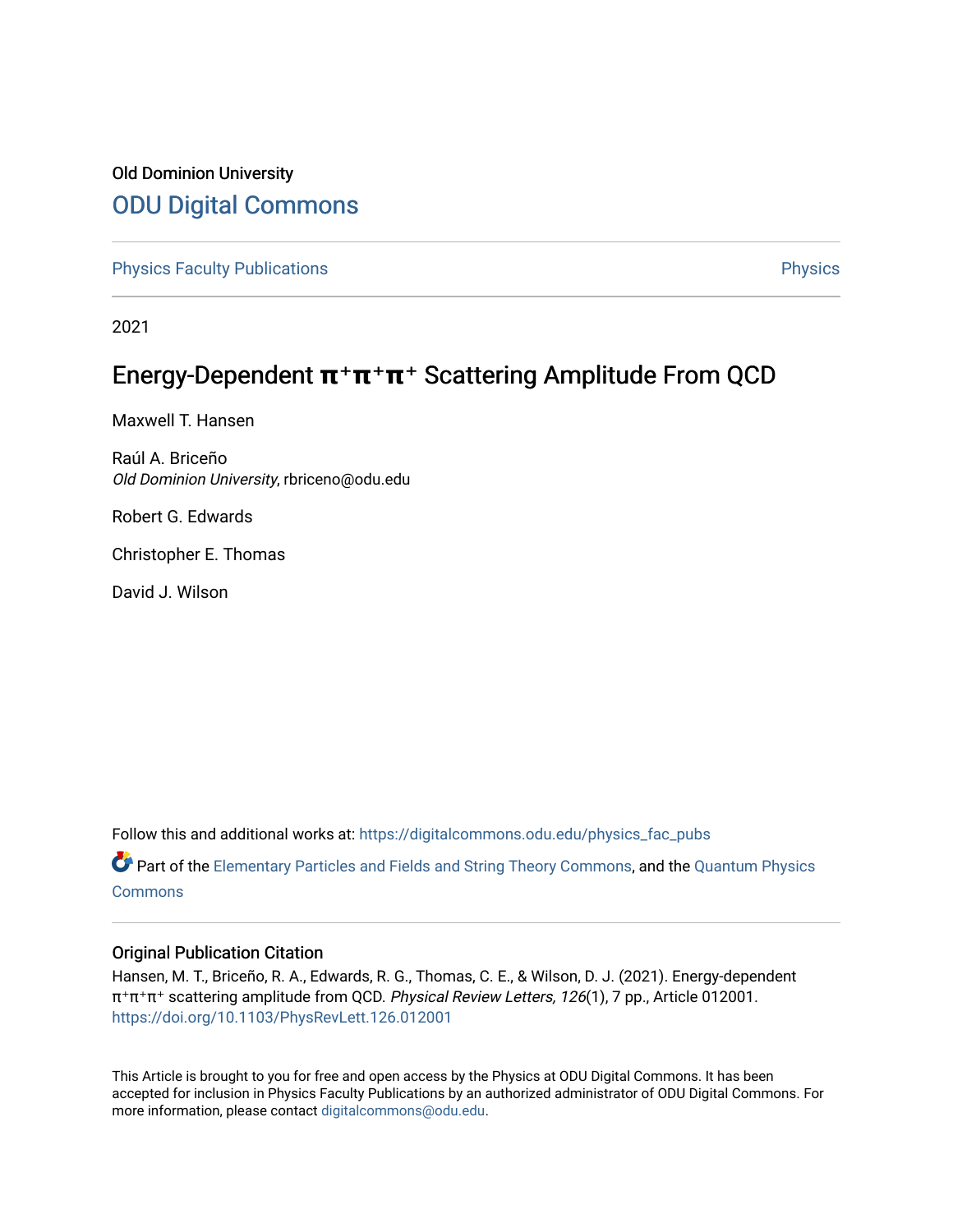## Energy-Dependent  $\pi^+\pi^+\pi^+$  Scattering Amplitude from QCD

Maxwell T. Hansen  $\bullet$ ,  $^{1,2,*}$  $^{1,2,*}$  $^{1,2,*}$  Raul A. Briceño,  $^{3,4,*}$  Robert G. Edwards  $\bullet$ ,  $^{3, \ddag}$ Christopher E. Thomas  $\bullet$ ,  $5,$  $5,$ § and David J. Wilson  $\bullet$ <sup>5,[∥](#page-6-4)</sup>

(for the Hadron Spectrum Collaboration)

<span id="page-1-1"></span><span id="page-1-0"></span><sup>1</sup>Theoretical Physics Department, CERN, 1211 Geneva 23, Switzerland<br><sup>2</sup>Hippe Centre for Theoretical Physics, School of Physics and Astronomy. The University

 $Higgs$  Centre for Theoretical Physics, School of Physics and Astronomy, The University of Edinburgh,

Edinburgh EH9 3FD, United Kingdom<br><sup>3</sup>Thomas Iaffarson National Accelerator Easilip, 12000 Iaffarson Ayanua Thomas Jefferson National Accelerator Facility, 12000 Jefferson Avenue, Newport News, Virginia 23606, USA <sup>4</sup>

 $^4$ Department of Physics, Old Dominion University, Norfolk, Virginia 23529, USA

<sup>5</sup>DAMTP, University of Cambridge, Wilberforce Road, Cambridge CB3 0WA, United Kingdom

(Received 8 October 2020; accepted 6 November 2020; published 5 January 2021)

Focusing on three-pion states with maximal isospin  $(\pi^+\pi^+\pi^+)$ , we present the first nonperturbative determination of an energy-dependent three-hadron scattering amplitude from first-principles QCD. The calculation combines finite-volume three-hadron energies, extracted using numerical lattice QCD, with a relativistic finite-volume formalism, required to interpret the results. To fully implement the latter, we also solve integral equations that relate an intermediate three-body  $K$  matrix to the physical three-hadron scattering amplitude. The resulting amplitude shows rich analytic structure and a complicated dependence on the two-pion invariant masses, represented here via Dalitz-like plots of the scattering rate.

DOI: [10.1103/PhysRevLett.126.012001](https://doi.org/10.1103/PhysRevLett.126.012001)

Introduction.—The three-body problem lies at the core of a broad range of outstanding questions in quantum chromodynamics (QCD). The largest uncertainty in QCD-based structure calculations of light nuclei, for example, is the estimate of the three-nucleon force (see Ref. [\[1\]\)](#page-6-5). In addition, many QCD resonances have significant branching fraction to channels with three or more hadrons. The Roper resonance, for example, has defied simple quark-model descriptions, due in part to its nature as a broad resonance with a ∼30% branching fraction to  $N\pi\pi$ . A rigorous QCD calculation would elucidate the role of nonperturbative dynamics in the Roper's peculiar properties, e.g., the fact that it has a lower mass than the negative-parity ground state, which seems unnatural from the perspective of the quark model [\[2,3\]](#page-6-6).

As a necessary step towards studying a broad class of three-hadron systems, in this work we present the first study of an energy-dependent three-body scattering amplitude from QCD. This nonperturbative result is achieved by the coalescence of three novel techniques: a calculation of finite-volume three-hadron energies based in numerical lattice QCD, a relativistic finite-volume formalism to relate the energies to  $K$  matrices, and a numerical evaluation of corresponding integral equations to convert the latter into the three-hadron scattering amplitude. The theoretical basis required to achieve these final two steps was derived in Refs. [\[4,5\]](#page-6-7). (A large body of work has investigated general methods for relating finite-volume energies to scattering amplitudes for both two- and three-body states. See Refs. [6–[24\]](#page-6-8) and Refs. [\[25](#page-6-9)–45], respectively.)

This work considers the scattering of three-pion states with maximal isospin  $(I = 3)$  in QCD with three dynamical quarks  $(N_f = 2 + 1)$ : two degenerate light quarks, with heavier-than-physical mass corresponding to a pion mass  $m_\pi \approx 391$  MeV, and a strange quark. This channel offers an optimal benchmark case, since both the maximal-isospin three-pion system and its two-pion subsystem are expected to be weakly interacting and nonresonant.

Many numerical studies of three-hadron states have been published over the last decade, ranging from early work deriving and fitting large-volume expansions of the threepion ground state [\[46](#page-6-10)–48] to more recent results using quantization conditions to study ground [\[49\]](#page-6-11) and excited states [50–[52\],](#page-6-12) with the latter set each analyzing the lattice QCD spectrum published in Ref. [\[53\]](#page-6-13). Independent sets of finite-volume energies have also been calculated and analyzed in Refs. [\[54\]](#page-6-14) and [\[55\]](#page-6-15). The present investigation goes beyond this previous work, by providing the first complete numerical determination of physical scattering amplitudes for three-body systems.

Published by the American Physical Society under the terms of the [Creative Commons Attribution 4.0 International](https://creativecommons.org/licenses/by/4.0/) license. Further distribution of this work must maintain attribution to the author(s) and the published article's title, journal citation, and DOI. Funded by SCOAP<sup>3</sup>.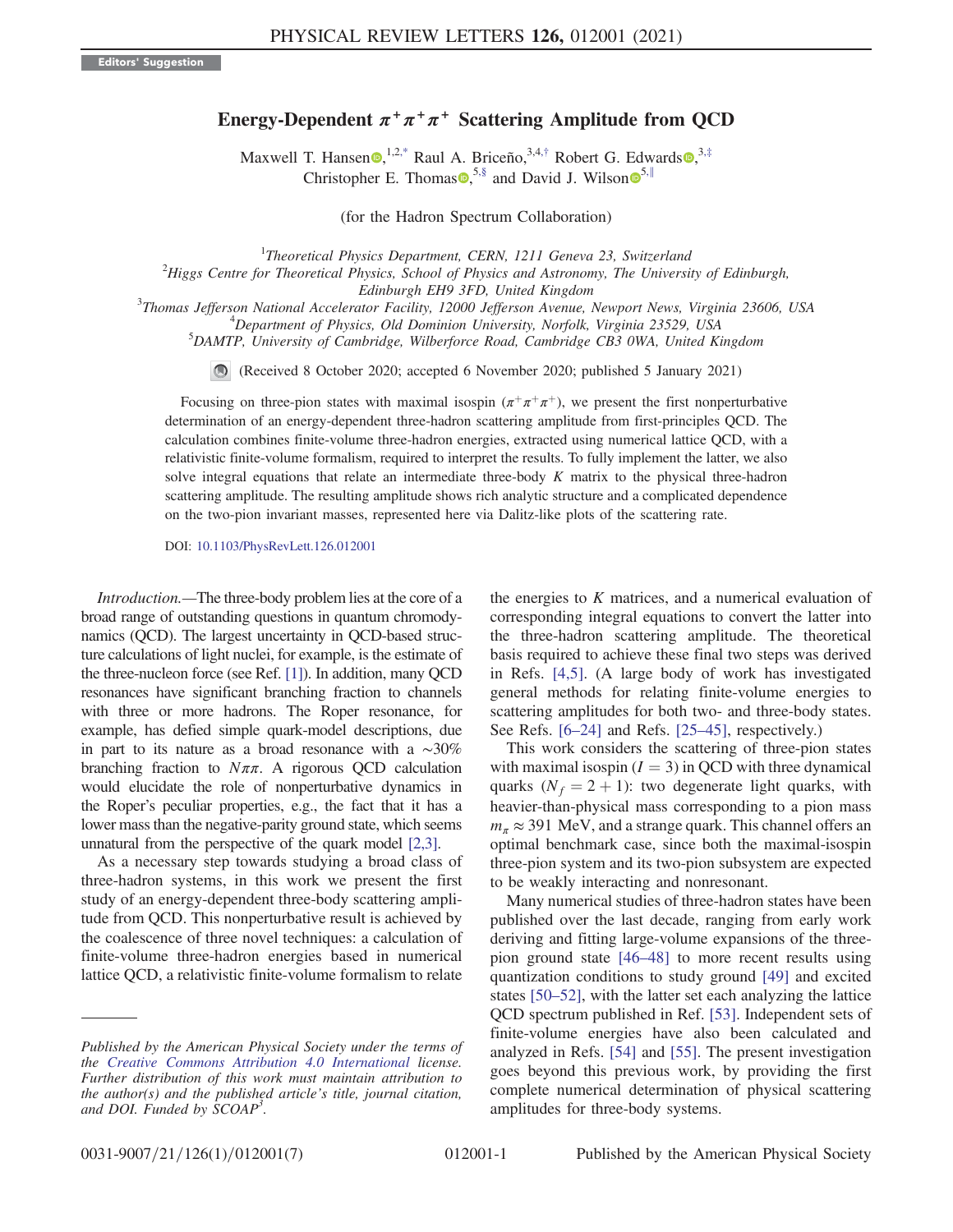In the following, we first discuss our determination of two- and three-pion finite-volume energies, before describing the fits used to relate these to infinite-volume  $K$ matrices. The latter then serve as inputs to known integral equations, which we solve numerically to extract the  $3\pi^+ \rightarrow 3\pi^+$  scattering amplitude. Additional details of the analysis are discussed in the Supplemental Material [\[56\]](#page-6-16).

Spectral determination.—Figure [1](#page-2-0) summarizes the twoand three-pion finite-volume spectra calculated in this work. Two-pion energies on the larger volume have already appeared in Ref. [\[57\].](#page-7-0)

Computations were performed on anisotropic lattices which have a temporal lattice spacing,  $a_t$ , finer than the spatial lattice spacing,  $a_s$  [ $a_t = a_s/\xi$  with  $\xi = 3.444(6)$ [\[57\]](#page-7-0) ]. Two lattice ensembles were used, differing only in the volume:  $(L/a_s)^3 \times (T/a_t) = 20^3 \times 256$  (with 256)

<span id="page-2-0"></span>

FIG. 1. The  $\pi^+\pi^+$  and  $\pi^+\pi^+\pi^+$  finite-volume spectra in the center-of-momentum frame for the relevant finite-volume irreps with various overall momenta, as explained in the text. Points are computed energy levels on the two volumes with error bars showing statistical uncertainties. Each rectangular inset shows a vertical zoom of the region indicated by the small neighboring rectangle. Gray curves are the "noninteracting" finite-volume energies, i.e., the energies in the absence of any interactions between pions. Orange curves are predictions from the finitevolume formalism based only on the two-particle scattering length, given in Eq. [\(4\)](#page-3-0) (here with the local three-body interaction set to zero).

gauge-field configurations) and  $24<sup>3</sup> \times 128$  (with 512 configurations). We use  $2 + 1$  flavors of dynamical clover fermions, with three-dimensional stout-link smearing in the fermion action, and a tree-level Symanzik-improved gauge action. The bare parameters and basic lattice properties are detailed in Refs. [\[58,59\]](#page-7-1). Setting the scale via  $a_t^{-1} = m_{\Omega}^{\text{exp}}(a_t m_{\Omega}^{\text{latt}})^{-1}$ , [where  $a_t m_{\Omega}^{\text{latt}} = 0.2951(22)$  was measured in Ref. [\[60\]](#page-7-2) and  $m_{\Omega}^{\text{exp}}$  is the experimentally determined Ω baryon mass from Ref. [\[61\]](#page-7-3) ] and combining with  $a_t m_\pi = 0.06906(13)$  [\[57\]](#page-7-0) and  $a_t m_K = 0.09698(9)$ [\[62\]](#page-7-4), yields  $m_{\pi} \approx 391$  MeV and  $m_K \approx 550$  MeV. The values of  $a_t m_\pi$  and  $\xi$  translate into spatial extents of  $m_\pi L =$ 4.76 and  $m_{\pi}L = 5.71$  for the two ensembles.

The spectrum of energies in a finite volume is discrete and each energy level provides a constraint on the scattering amplitudes at the corresponding center-of-momentum energy. To obtain more constraints, we compute spectra for systems with overall zero and nonzero momentum, **P**. Momenta are quantized by the cubic spatial boundary conditions,  $P = (2\pi/L)(n_1, n_2, n_3)$ , where  $\{n_i\}$  are integers, and we write this using a shorthand notation as  $[n_1n_2n_3]$ .<br>In this work we restrict attention to S-wave

In this work we restrict attention to S-wave scattering. The reduced symmetry of a cubic lattice means that total angular momentum  $J$  is not a good quantum number and instead channels are labeled by the irreducible representation (irrep,  $\Lambda$ ) of the octahedral group with parity for  $P = 0$ or the relevant subgroup that leaves P invariant for  $P \neq 0$ [\[63,64\]](#page-7-5). We consider the relevant irreps which contain  $J = 0: A_1^-(A_1^+)$  for  $\pi \pi \pi (\pi \pi)$  at rest and  $A_2(A_1)$  for  $\pi \pi \pi (\pi \pi)$ <br>with nonzero **P**. Isosnin *L* and *G* parity *G* are good quantum with nonzero  $P$ . Isospin I and G parity G are good quantum numbers in our lattice formulation; these distinguish the two-pion ( $I^G = 2^+$ ) and three-pion ( $I^G = 3^-$ ) channels. We neglect higher partial waves here, in particular the twoparticle  $D$  wave that mixes with the  $S$  wave in the finitevolume energies. As described in Ref. [\[57\],](#page-7-0) a nonzero D-wave interaction can be extracted, in particular, if aided by the consideration of other, nontrivial finite-volume irreps, but has a small influence on the two-pion energies considered here. There is, in principle, a systematic uncertainty associated with neglecting the D-wave contribution. Given the consistency of our results with Ref. [\[57\]](#page-7-0), this appears to be below the statistical uncertainty in the present fits. See also Secs. VIII A and B of that work for more discussion.

To reliably extract the finite-volume energies we have computed two-point correlation functions using a large basis of appropriate interpolating operators. From these, the spectra are determined using the variational method  $[65–67]$ , with our implementation described in Refs. [\[68,69\]](#page-7-7). This amounts to calculating a matrix of correlation functions,

$$
G_{ij}(t) = \langle \mathcal{O}_i(t)\mathcal{O}_j^{\dagger}(0) \rangle, \tag{1}
$$

and diagonalizing  $M(t,t_0) = G(t_0)^{-1/2} G(t) G(t_0)^{-1/2}$  for a fixed  $t_0$ . One can show that the corresponding eigenvalues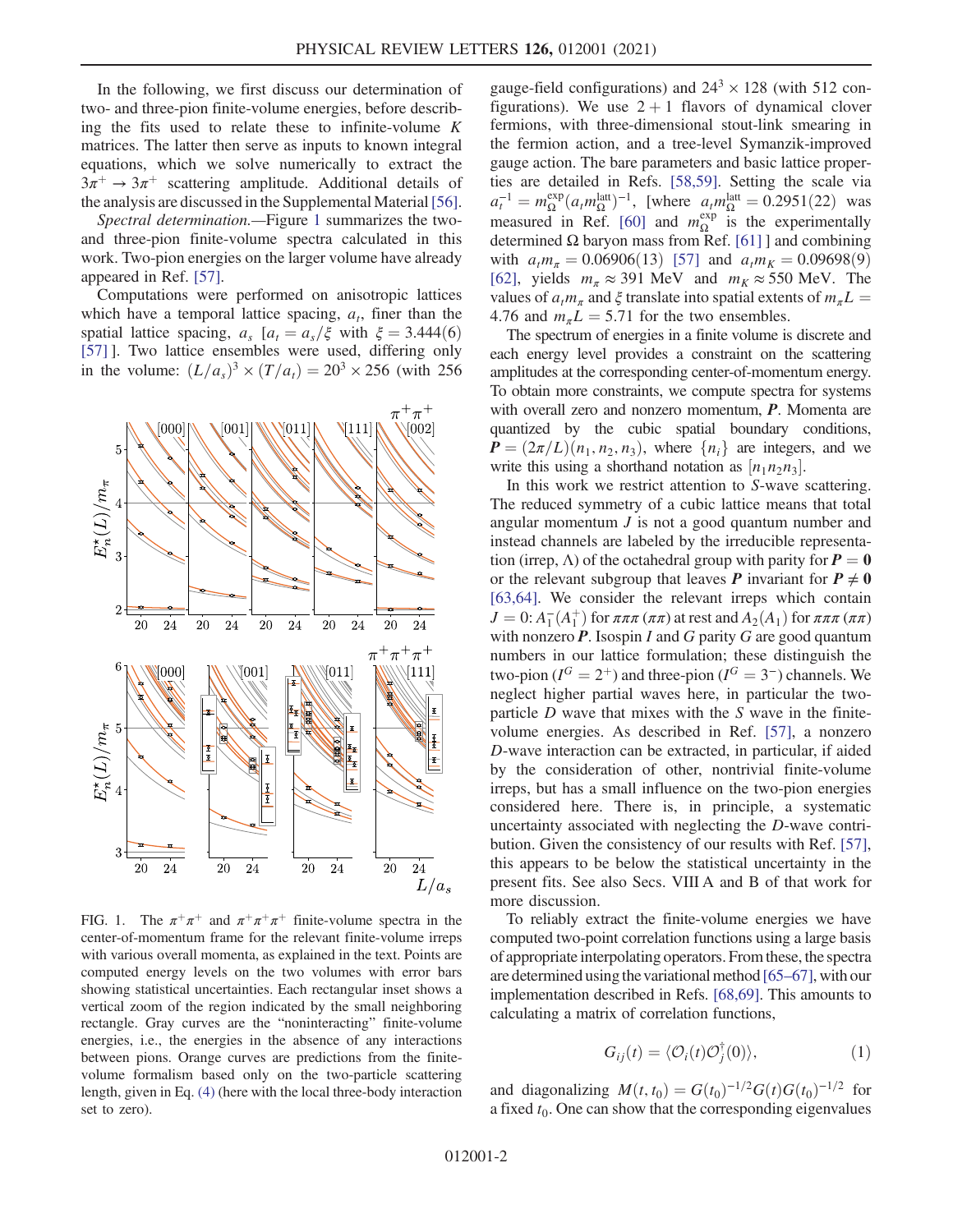satisfy  $\lambda_n(t, t_0) \to e^{-E_n(L)(t-t_0)}$ , where  $E_n(L)$  is the *n*th<br>energy level with overlap to some of the operators in the energy level with overlap to some of the operators in the basis. This basic methodology has been applied to a wide range of two-hadron scattering observables for several phenomenologically interesting channels [\[57,70](#page-7-0)–81]. See Sec. I of the Supplemental Material [\[56\]](#page-6-16) for some example plots of  $\lambda_n(t,t_0)$ .

In order to robustly interpolate the two- and three-pion energy eigenstates we use operators with two- and threemeson-like structures in the appropriate irrep, constructed from products of single-meson-like operators projected to definite spatial momentum. The latter are built from linear combinations, chosen to optimize overlap to the single-pion states, of fermion bilinears of the form,  $\bar{\psi} \Gamma D...D \psi$ , where  $\psi$  is a quark field and D is a discretized covariant derivative. Details of these operator constructions are given in Sec. V of the Supplemental Material [\[56\]](#page-6-16) with further details relevant to the three-meson-like operators presented in Ref. [\[82\]](#page-7-8). Using such a wide variety of optimized operators, and especially multihadron operators with momentumprojected single-hadron components, allows one to minimize excited state contamination and extract the energies reliably and precisely from small values of  $t$ . This approach is made feasible due to the distillation method [\[83\]](#page-7-9) which we employ to efficiently compute the numerous quark-field Wick contractions that are required. We use 128 distillation vectors for the  $20<sup>3</sup>$  ensemble and 162 for the  $24<sup>3</sup>$ .

Returning to the two- and three-pion spectra summarized in Fig. [1,](#page-2-0) we observe a one-to-one correspondence between the computed energy levels and the noninteracting energies in all panels, with the computed values slightly higher in energy than the noninteracting levels. This suggests that the system is weakly interacting and repulsive in both the twoand three-hadron sectors.

Analyzing the finite-volume spectra.—We now describe our method for determining two- and three-body  $K$ matrices from the extracted finite-volume energies, beginning with an overview of scattering observables:

The two-pion scattering amplitude is defined as the connected part of the overlap between an incoming  $\pi^+\pi^+$ asymptotic state (with momenta  $p, -p$ ) to an outgoing  $\pi^+\pi^+$  state (with  $p', -p'$ ). Without loss of generality, here we have assumed the center-of-momentum frame. We also define  $p = |\mathbf{p}| = |\mathbf{p}'|$ , where we have used that the magnitudes must be equal to satisfy energy conservation. In tudes must be equal to satisfy energy conservation. In addition,  $s_2 = E_2^{*2} = 4(p^2 + m_a^2)$  defines the squared<br>center-of-momentum frame energy. The only remaining center-of-momentum frame energy. The only remaining degree of freedom is the scattering angle between  $p$  and  $p'$ . In this work we focus on the S-wave scattering amplitude, denoted  $\mathcal{M}_2$ , in which this angle is integrated to project onto zero-angular-momentum states. Finally we recall the simple relation between  $\mathcal{M}_2$  and the K matrix in the elastic region,  $\mathcal{K}_2^{-1} = \text{Re} \mathcal{M}_2^{-1}$ . The imaginary part of  $\mathcal{M}_2^{-1}$  is completely fixed by unitarity so that  $\mathcal{K}_2$  is the only part free completely fixed by unitarity so that  $K_2$  is the only part free to depend on the dynamics of the system. We work with the simple phase space factor, proportional to the momentum magnitude. See, e.g., Ref. [\[23\]](#page-6-17) for more details. In contrast to  $\mathcal{M}_2$ ,  $\mathcal{K}_2$  is real for real  $s_2$  and is meremorphic in a region of the complex  $s_2$  plane around  $s_2 = 4m_{\pi}^2$ . In this work we<br>also consider an analogous three-body K matrix introalso consider an analogous, three-body  $K$  matrix, intro-duced in Ref. [\[4\]](#page-6-7) and denoted by  $\mathcal{K}_{df,3}$ .

In the two-pion sector, in the case that the S-wave interactions are dominant, the scalar-irrep finite-volume energies satisfy the quantization condition [\[6,7,9\],](#page-6-8)

$$
\mathcal{K}_2(E_2^{\star}) + F^{-1}(E_2, P, L) = 0, \tag{2}
$$

<span id="page-3-1"></span>where  $E_2^* \equiv \sqrt{E_2^2 - P^2}$  is the center-of-momentum energy and  $F(E_2, P, L)$  is a known geometric function. For the three-body sector, we use the isotropic approximation of the general formalism derived in Ref. [\[4\]](#page-6-7), which takes an analogous form, now for pseudoscalar-irrep energies

$$
\mathcal{K}_{3,\mathsf{iso}}(E_3^*) + F_{3,\mathsf{iso}}^{-1}[K_2](E_3,\mathbf{P},L) = 0,\tag{3}
$$

where the notation is meant to stress that  $F_{3,iso}[K_2](E_3, P, L)$ <br>is a functional of  $K_+(F^*)$ ,  $F_{1,1}$  is defined in Eq. (39) of is a functional of  $\mathcal{K}_2(E_2^{\star})$ .  $F_{3,iso}$  is defined in Eq. (39) of Ref. [4]. Here  $\mathcal{K}_{\text{ext}}$  is the component of  $\mathcal{K}_{\text{ext}}$  that only Ref. [\[4\]](#page-6-7). Here  $K_{3,iso}$  is the component of  $K_{df,3}$  that only depends on the total three-hadron energy, i.e., is "isotropic." Equation [\(3\)](#page-3-1) holds only when  $\mathcal{K}_{df,3}$  is well approximated to be isotropic and our fits give evidence that this is a good approximation for this system.

Combining these two conditions with the energies plotted in Fig. [1](#page-2-0) allows one to constrain both the two- and threehadron  $K$  matrices. One strategy is to fit a parametrization of  $\mathcal{K}_2$  and use this to determine the energy dependence of  $\mathcal{K}_{3,iso}$ as summarized in Fig. [2.](#page-4-0) An alternative approach is to parametrize both  $K$  matrices and fit these simultaneously to the entire set of finite-volume energies. A detailed discussion with a wide range of fits is given in Sec. II of the Supplemental Material [\[56\].](#page-6-16) Both strategies give consistent results and the key message is that the full dataset is well described by a constant  $K_{3,iso}$  that is consistent with zero, together with the leading-order effective range expansion:  $\tan \delta(p) = -a_0 p$  with  $\mathcal{K}_2(E_2^*) = -16\pi E_2^* \tan \delta(p)/p$ .<br>Here the second equation defines the S-wave scattering Here the second equation defines the S-wave scattering phase shift  $\delta(p)$ , and the first defines the scattering length  $a_0$ . Our best fit, performed simultaneously to all spectra shown in Fig. [1](#page-2-0) but with a cutoff in the center-of-momentum frame energies included, yields

<span id="page-3-0"></span>
$$
m_{\pi}a_0 = 0.296 \pm 0.008
$$

$$
m_{\pi}^2 \mathcal{K}_{3,\text{iso}} = -339 \pm 770
$$

$$
\begin{bmatrix} 1.0 & 0.6 \\ 1.0 \end{bmatrix}, \quad (4)
$$

with a  $\chi^2$  per degree of freedom of 64.5/(37 – 2) = 1.84. This fit is denoted by  $B_{2+3}$  in Sec. II of the Supplemental Material [\[56\]](#page-6-16). As explained there, the fitted data include all two-pion energies below  $E_{2,\text{cut}}^* = 3.4m_\pi$  and all<br>three pion energies below  $E_{\text{cut}}^* = 4.4m_\pi$  with both cutoffs three-pion energies below  $E_{3,\text{cut}}^* = 4.4m_\pi$ , with both cutoffs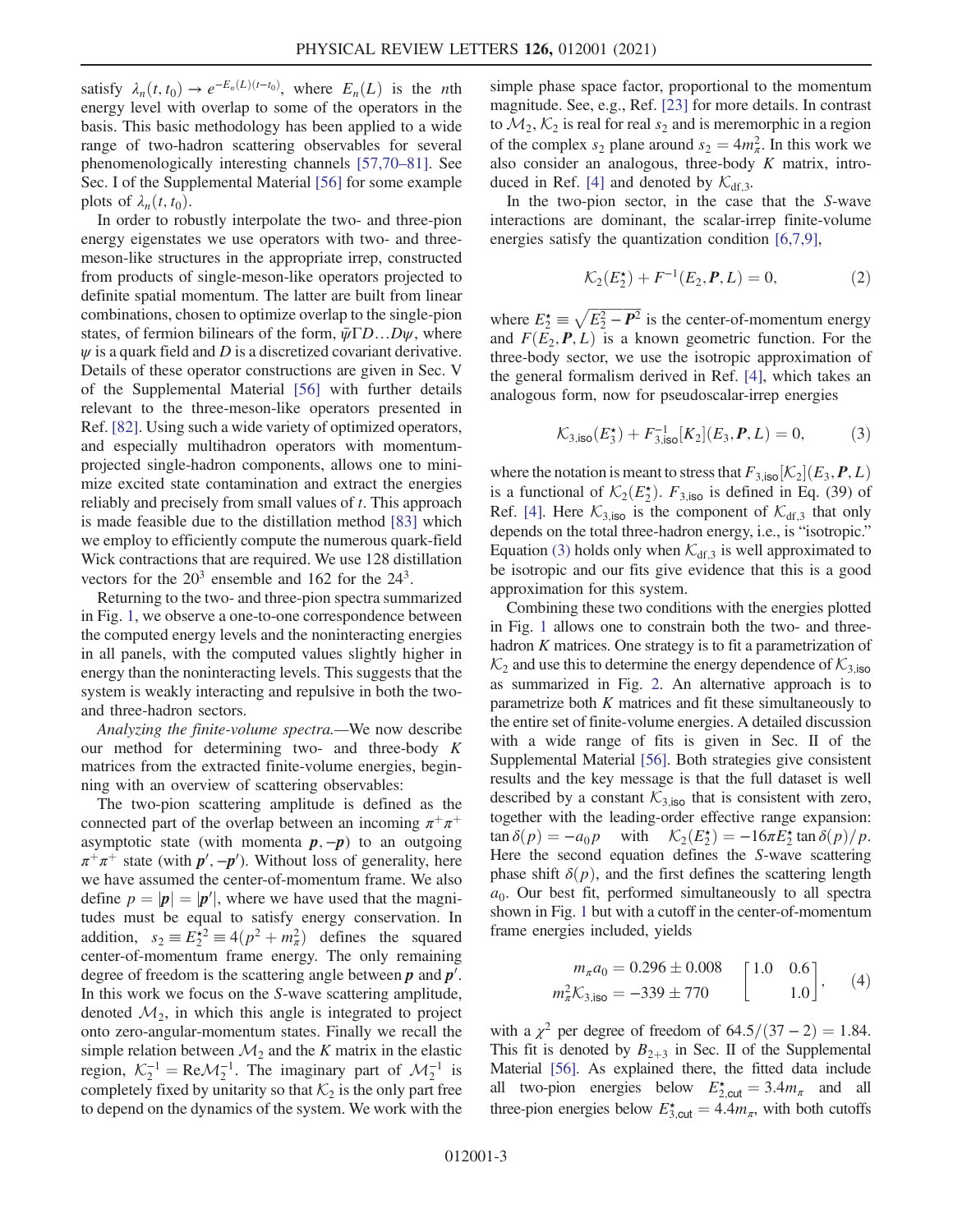<span id="page-4-0"></span>

FIG. 2. Example of data and fits for  $\mathcal{K}_2$  and  $\mathcal{K}_{3,iso}$ , as described in the text. The red points are given by substituting finite-volume energies into  $-1/F(E_2, P, L)$  and  $-1/F_{3,iso}(E_3, P, L)$  for the two- and three-particle energies, respectively, with the volume and  $P$  indicated in the legend. A symbol appearing at the very top or bottom represents a case where the central value falls outside the plotted region. The dark cyan bands represent the fit shown in Eq. [\(4\)](#page-3-0) while the lighter bands show the spread covered by the various fits described in the Supplemental Material [\[56\].](#page-6-16) For the bottom panel we normalize to  $m_R^2 K_{3,iso}^{LO} = 4608\pi^2 (m_\pi a_0)^2$ , with  $m_\pi a$ , telson from Eq. (4). This simple relation between  $K_a$  and  $m_{\pi}a_0$  taken from Eq. [\(4\)](#page-3-0). This simple relation between  $\mathcal{K}_{3,iso}$  and the two-particle scattering length holds at leading order in chiral perturbation theory at threshold, as was first derived in Ref. [\[50\].](#page-6-12) The gray curve gives the full leading-order prediction, which is linear in  $E_3^{\star 2}$ .

applied to energies in the center-of-momentum frame. The square-bracketed matrix gives the correlation between the two fit parameters. This fit is consistent with the previous determination of the scattering length at this pion mass, presented in Ref. [\[57\]](#page-7-0), and is also the value used to generate the orange curves in Fig. [1](#page-2-0) (together with  $K_{3,iso} = 0$ ). In Fig. [2](#page-4-0) we illustrate the same fit using the darker cyan curves. In addition, we include the lighter bands as a systematic uncertainty, estimated from the spread of various constant and linear fits, as detailed in Sec. II of the Supplemental Material [\[56\]](#page-6-16).

<span id="page-4-1"></span> $3\pi^+$  scattering amplitude.—Following the relativistic integral equations presented in Ref. [\[5\]](#page-6-18), we can write the  $J = 0$  and  $K_{3,iso} = 0$  amplitude as follows:

$$
\mathcal{M}_{3}^{(u,u)}(p,k) = -\mathcal{M}_{2}(E_{2,p}^{\star})G_{s}(p,k)\mathcal{M}_{2}(E_{2,k}^{\star})
$$

$$
-\mathcal{M}_{2}(E_{2,p}^{\star})\int_{k'}G_{s}(p,k')\mathcal{M}_{3}^{(u,u)}(k',k), \quad (5)
$$

where  $\int_k \equiv \int dk k^2/[(2\pi)^2 \omega_k]$  and we have introduced

$$
G_{\rm s}(p,k) \equiv -\frac{H(p,k)}{4pk} \log \left[ \frac{\alpha(p,k) - 2pk + i\epsilon}{\alpha(p,k) + 2pk + i\epsilon} \right], \quad (6)
$$

$$
\alpha(p,k) \equiv (E_3 - \omega_k - \omega_p)^2 - p^2 - k^2 - m^2. \tag{7}
$$

 $\mathcal{M}_2$  is the S-wave two-particle scattering amplitude, introduced above, which depends on the invariant  $E_{2k}^{\star 2} \equiv (E_3 - \omega_k)^2 - k^2$ , with  $\omega_k = \sqrt{k^2 + m^2}$ . The  $(u, u)$ <br>expansion explosives that epocific epocitor moments k superscript emphasizes that specific spectator momenta,  $k$ and  $p$ , are singled out in the initial and final states, respectively. The function  $G_s$  encodes the spectator exchange, projected to the S wave. It inherits a scheme dependence through the smooth cutoff function  $H$ , defined in Eqs. (28) and (29) of Ref. [\[4\].](#page-6-7) This scheme dependence is matched by that inside of  $K_{3,iso}$  such that the resulting scattering amplitude is universal.

To use Eq. [\(5\)](#page-4-1) in practice, one requires a parameterization for  $\mathcal{M}_2$ . As described in the previous section, the  $\pi^+\pi^+$  system is well described using the leading order effective range expansion for  $\mathcal{M}_2$ ,

$$
\mathcal{M}_2(E_2^*) = \frac{16\pi E_2^*}{-1/a_0 - i\sqrt{E_2^{*2}/4 - m_\pi^2}}.\tag{8}
$$

Following the derivation of Ref. [\[5\]](#page-6-18), the final step is to symmetrize with respect to the spectators, to reach

$$
\mathcal{M}_3(s_3, m_{12}^{\prime 2}, m_{13}^{\prime 2}, m_{12}^2, m_{13}^2) = \sum_{p_i \in \mathcal{P}_p} \sum_{k \in \mathcal{P}_k} \mathcal{M}_3^{(u,u)}(p,k), \quad (9)
$$

where  $\mathcal{P}_p = \{p, a', -p - a'\}$  and  $\mathcal{P}_k = \{k, a, -k - a\}$ . We have presented the left-hand side as a function of the five have presented the left-hand side as a function of the five Lorentz invariants that survive after truncating to  $J = 0$  in both the two and three particle sector: the squared threehadron center-of-momentum frame energy,  $s_3$ , as well as two pion-pair invariant masses for each of the initial and final states. These are defined by introducing the notation  ${k, a, -k - a} = {p_1, p_2, p_3}$ , then, for example,

$$
m_{12}^2 = (p_1 + p_2)^2 = (E_3^* - [m_\pi^2 + \mathbf{p}_3^2]^{1/2}) - \mathbf{p}_3^2, \quad (10)
$$

where the middle expression depends on on-shell fourvectors with  $p_1^2 = m_\pi^2$ .<br>In the top panel of I

In the top panel of Fig. [3](#page-5-0) we show a Dalitz-like plot of  $|\mathcal{M}_3|^2$  as a function of  $(m_{12}, m_{13})$ , with all other kinematics<br>fixed as indicated in the caption. In a usual Dalitz descripfixed as indicated in the caption. In a usual Dalitz description, the incoming energy is fixed by the decaying particle so that only the outgoing kinematics can vary, whereas here we simply fix the other kinematics. The inputs to this plot are the best-fit scattering length, given in Eq. [\(4\)](#page-3-0), together with  $K_{3,iso} = 0$  $K_{3,iso} = 0$  $K_{3,iso} = 0$ . The bottom panel of Fig. 3 shows the same  $\sqrt{s_3}$ <br>but varies incoming and outgoing kinematics according to but varies incoming and outgoing kinematics according to  $m_{12} = m'_{12}$  and  $m_{13} = m'_{13}$ .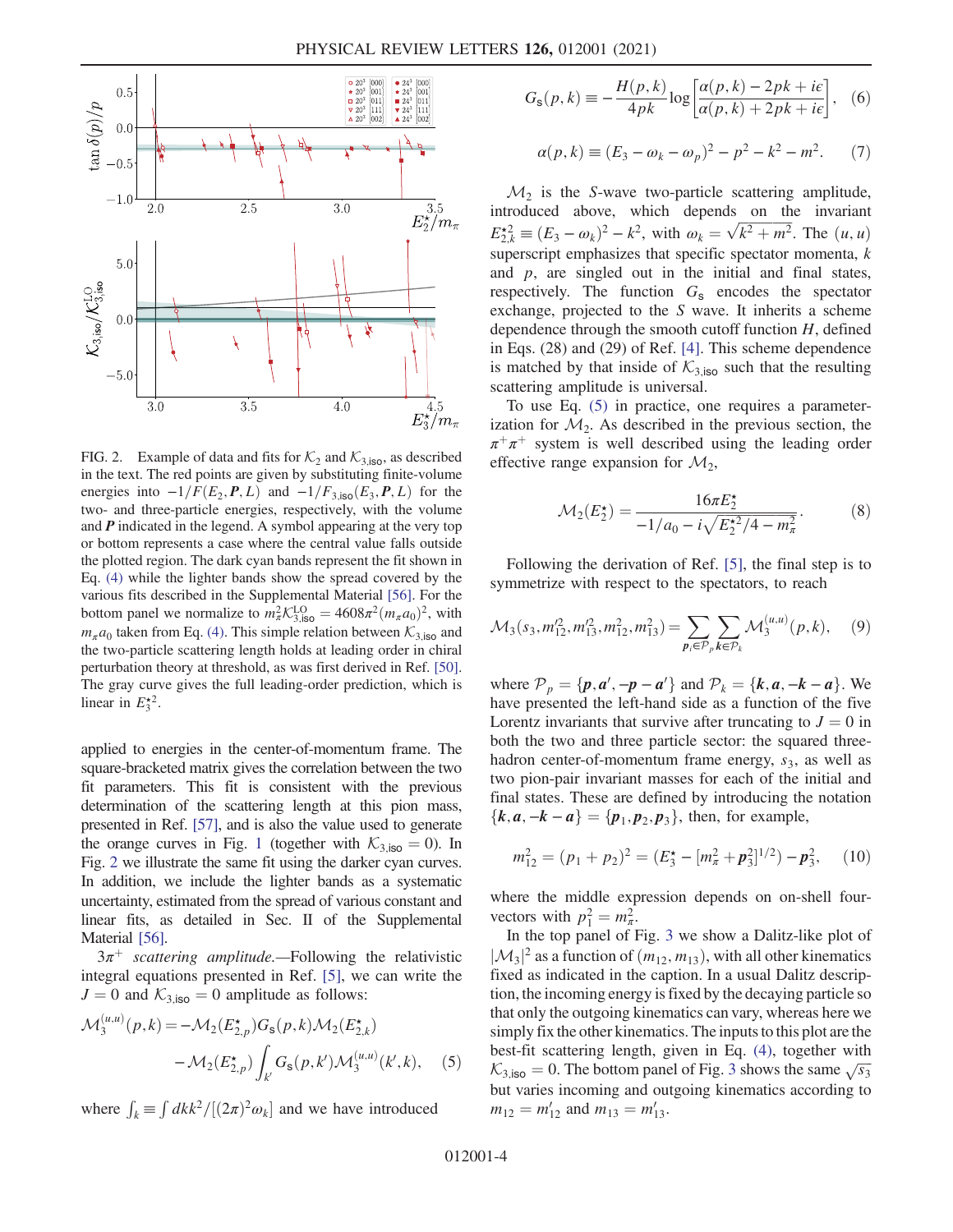<span id="page-5-0"></span>

FIG. 3. Top: Dalitz-like plot of  $m_{\pi}^4 |\mathcal{M}_3|^2$  for  $\sqrt{s_3} = 3.7m$ <br>with final kinematics fixed to  $\int n'^2 n'^2 \cdot 1 = 0.01m^2 \cdot 0.7m^2$ with final kinematics fixed to  $\{p_1^{\prime 2}, p_2^{\prime 2}\} = \{0.01m_\pi^2, 0.7m_\pi^2\}$ <br>  $\rightarrow \{m' \mid m' \mid -12.1m\}$  2.25m \range Rottom: Same total energy with final kinematics fixed to  $\{p_1, p_2\} = \{0.01m_\pi, 0.7m_\pi\}$ <br>  $\Rightarrow \{m'_{12}, m'_{13}\} = \{2.1m_\pi, 2.25m_\pi\}$ . Bottom: Same total energy, now with incoming and outgoing kinematics set equal, as discussed in the text.

Additional details concerning the S-wave integral equations are presented in Secs. III and IV of the Supplemental Material [\[56\]](#page-6-16), where we also describe the propagation of the uncertainties of  $m_{\pi}a_0$  and  $\mathcal{K}_{3,iso}$  into the predicted amplitude. (See also Ref. [\[84\]](#page-7-10) for more details on expressing the three-particle amplitude via a truncated partial wave series and Ref. [\[85\]](#page-7-11) for a discussion of integral equations and their solutions in a resonant three-hadron channel.)

Summary.—In this work we have presented the first lattice QCD determination of the energy-dependent threeto-three scattering amplitude for three pions with maximal isospin. The calculation proceeded in three steps: (i) determining finite-volume energies with  $\pi^+\pi^+\pi^+$  quantum numbers, (ii) using the framework of Ref. [\[4\]](#page-6-7) to extract two- and three-body  $K$  matrices from these, and (iii) applying the results of Ref. [\[5\]](#page-6-18) to convert these to the threehadron scattering amplitude, by solving known integral equations. The three steps are summarized, respectively, by Figs. [1](#page-2-0), [2,](#page-4-0) and [3](#page-5-0).

Having established this general workflow, it is now well within reach to rigorously extract three-hadron resonance properties from lattice QCD calculations. In particular the formalism has recently been extended to three-pion states with any value of isospin in Ref. [\[42\]](#page-6-19). This should enable studies, for example, of the  $\omega$ ,  $h_1$ , and  $a_1$  resonances. The main outstanding challenges here include rigorous resonant parametrizations of the intermediate three-body K matrix, as well as a better understanding of the analytic continuation required to identify the resonance pole position.

The authors would like to thank M. Bruno, J. Dudek, A. Jackura, L. Leskovec, and A. Rodas for useful conversations, as well as our other colleagues within the Hadron Spectrum Collaboration. R. A. B., R. G. E., and C. E. T. acknowledge support from the U.S. Department of Energy Contract No. DE-AC05-06OR23177, under which Jefferson Science Associates, LLC, manages and operates Jefferson Lab. R. A. B. also acknowledges support from the U.S. DOE Early Career Award, Contract No. desc0019229. C. E. T. and D. J. W. acknowledge support from the U.K. Science and Technology Facilities Council (STFC) (Grant No. ST/P000681/1). D. J. W. acknowledges support from a Royal Society University Research Fellowship. M. T. H., C. E. T. and D. J. W. acknowledge the MITP topical workshop "Scattering Amplitudes and Resonance Properties for Lattice QCD" for stimulating this project and for hospitality during the initial discussions. M. T. H. and C. E. T. also acknowledge the CERN-TH Institute "Advances in Lattice Gauge Theory," which provided the opportunity to make significant progress on this work. C. E. T. further acknowledges CERN TH for hospitality and support during a visit in January and February of this year. The software codes CHROMA [\[86\]](#page-7-12) and QUDA [\[87](#page-7-13)–89] were used. The authors acknowledge support from the U.S. Department of Energy, Office of Science, Office of Advanced Scientific Computing Research and Office of Nuclear Physics, Scientific Discovery through Advanced Computing (SciDAC) program. Also acknowledged is support from the U.S. Department of Energy Exascale Computing Project. This work was also performed on clusters at Jefferson Lab under the USQCD Collaboration and the LQCD ARRA Project. This research was supported in part under an ALCC award, and used resources of the Oak Ridge Leadership Computing Facility at the Oak Ridge National Laboratory, which is supported by the Office of Science of the U.S. Department of Energy under Contract No. DE-AC05- 00OR22725. This research used resources of the National Energy Research Scientific Computing Center (NERSC), a DOE Office of Science User Facility supported by the Office of Science of the U.S. Department of Energy under Contract No. DE-AC02-05CH11231. The authors acknowledge the Texas Advanced Computing Center (TACC) at The University of Texas at Austin for providing HPC resources. Gauge configurations were generated using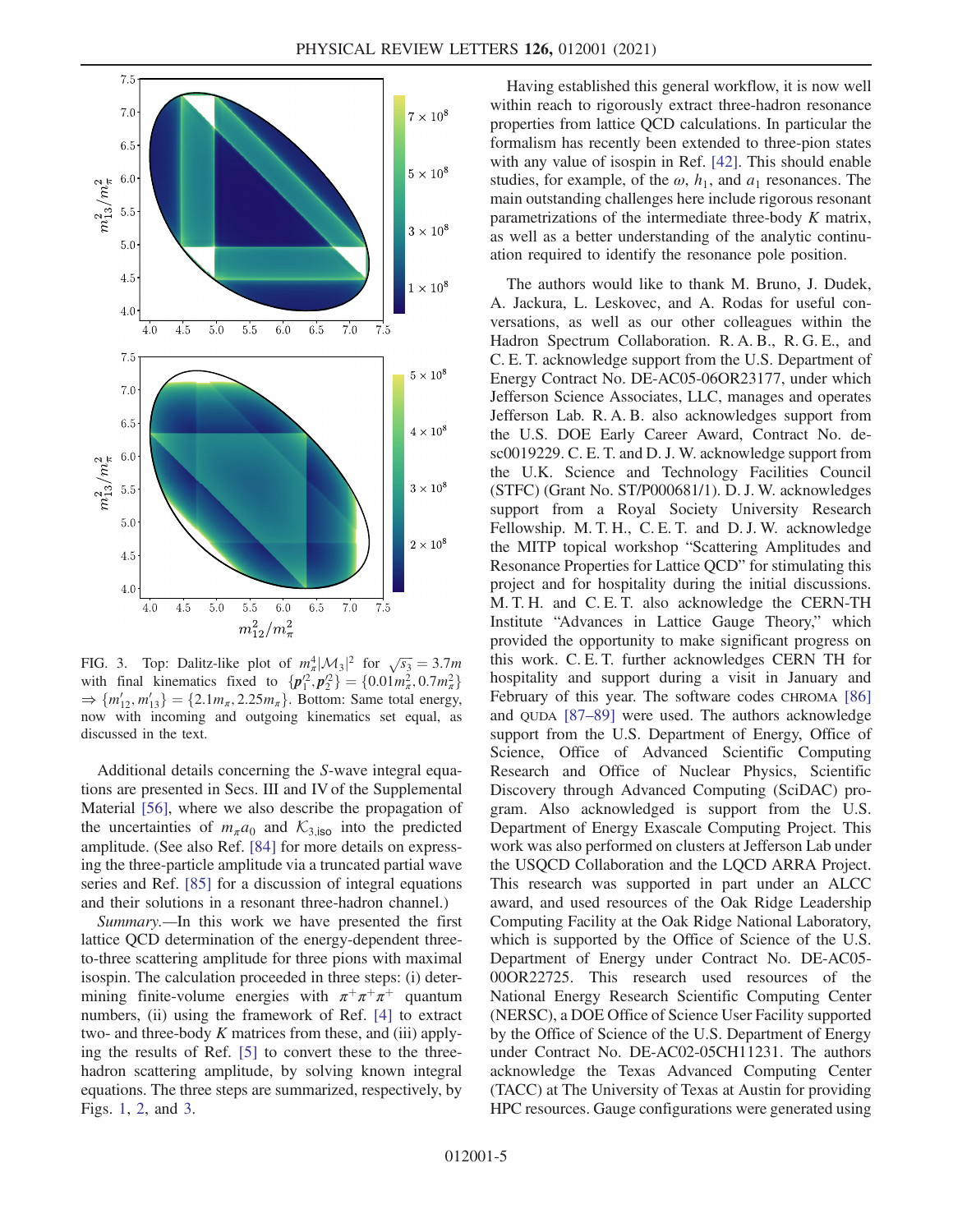resources awarded from the U.S. Department of Energy INCITE program at the Oak Ridge Leadership Computing Facility, the NERSC, the NSF Teragrid at the TACC and the Pittsburgh Supercomputer Center, as well as at Jefferson Lab.

<span id="page-6-1"></span><span id="page-6-0"></span>[\\*](#page-1-0) maxwell.hansen@cern.ch

- <span id="page-6-2"></span>[†](#page-1-0) rbriceno@jlab.org
- <span id="page-6-3"></span>[‡](#page-1-0) edwards@jlab.org

<span id="page-6-4"></span>[§](#page-1-1) c.e.thomas@damtp.cam.ac.uk

- <span id="page-6-5"></span>[∥](#page-1-1) d.j.wilson@damtp.cam.ac.uk
- <span id="page-6-6"></span>[1] M. Piarulli et al., Phys. Rev. Lett. **120**[, 052503 \(2018\)](https://doi.org/10.1103/PhysRevLett.120.052503).
- [2] N. Isgur and G. Karl, Phys. Lett. 72B[, 109 \(1977\)](https://doi.org/10.1016/0370-2693(77)90074-0).
- <span id="page-6-7"></span>[3] N. Isgur and G. Karl, Phys. Rev. D 19[, 2653 \(1979\);](https://doi.org/10.1103/PhysRevD.19.2653) 23, 817(E) (1981).
- <span id="page-6-18"></span>[4] M. T. Hansen and S. R. Sharpe, [Phys. Rev. D](https://doi.org/10.1103/PhysRevD.90.116003) 90, 116003 [\(2014\).](https://doi.org/10.1103/PhysRevD.90.116003)
- <span id="page-6-8"></span>[5] M. T. Hansen and S. R. Sharpe, [Phys. Rev. D](https://doi.org/10.1103/PhysRevD.92.114509) 92, 114509 [\(2015\).](https://doi.org/10.1103/PhysRevD.92.114509)
- [6] M. Lüscher, Nucl. Phys. **B354**[, 531 \(1991\).](https://doi.org/10.1016/0550-3213(91)90366-6)
- [7] K. Rummukainen and S. A. Gottlieb, [Nucl. Phys.](https://doi.org/10.1016/0550-3213(95)00313-H) **B450**, 397 [\(1995\).](https://doi.org/10.1016/0550-3213(95)00313-H)
- [8] P. F. Bedaque, [Phys. Lett. B](https://doi.org/10.1016/j.physletb.2004.04.045) **593**, 82 (2004).
- [9] C. h. Kim, C. T. Sachrajda, and S. R. Sharpe, [Nucl. Phys.](https://doi.org/10.1016/j.nuclphysb.2005.08.029) B727[, 218 \(2005\).](https://doi.org/10.1016/j.nuclphysb.2005.08.029)
- [10] Z. Fu, Phys. Rev. D 85[, 014506 \(2012\).](https://doi.org/10.1103/PhysRevD.85.014506)
- [11] L. Leskovec and S. Prelovsek, Phys. Rev. D 85[, 114507 \(2012\).](https://doi.org/10.1103/PhysRevD.85.114507)
- [12] M. Göckeler, R. Horsley, M. Lage, U. G. Meißner, P. E. L. Rakow, A. Rusetsky, G. Schierholz, and J. M. Zanotti, [Phys.](https://doi.org/10.1103/PhysRevD.86.094513) Rev. D 86[, 094513 \(2012\)](https://doi.org/10.1103/PhysRevD.86.094513).
- [13] S. He, X. Feng, and C. Liu, [J. High Energy Phys. 07 \(2005\)](https://doi.org/10.1088/1126-6708/2005/07/011) [011.](https://doi.org/10.1088/1126-6708/2005/07/011)
- [14] M. Lage, U.-G. Meißner, and A. Rusetsky, [Phys. Lett. B](https://doi.org/10.1016/j.physletb.2009.10.055) 681[, 439 \(2009\)](https://doi.org/10.1016/j.physletb.2009.10.055).
- [15] V. Bernard, M. Lage, U.-G. Meißner, and A. Rusetsky, [J. High Energy Phys. 01 \(](https://doi.org/10.1007/JHEP01(2011)019)2011) 019.
- [16] M. Döring, U.-G. Meißner, E. Oset, and A. Rusetsky, [Eur.](https://doi.org/10.1140/epja/i2011-11139-7) Phys. J. A 47[, 139 \(2011\)](https://doi.org/10.1140/epja/i2011-11139-7).
- [17] M. Döring and U.-G. Meißner, [J. High Energy Phys. 01](https://doi.org/10.1007/JHEP01(2012)009) [\(2012\) 009.](https://doi.org/10.1007/JHEP01(2012)009)
- [18] D. Agadjanov, U.-G. Meißner, and A. Rusetsky, [J. High](https://doi.org/10.1007/JHEP01(2014)103) [Energy Phys. 01 \(2014\) 103.](https://doi.org/10.1007/JHEP01(2014)103)
- [19] M. Döring, U.-G. Meißner, E. Oset, and A. Rusetsky, [Eur.](https://doi.org/10.1140/epja/i2012-12114-6) Phys. J. A 48[, 114 \(2012\)](https://doi.org/10.1140/epja/i2012-12114-6).
- [20] M. T. Hansen and S. R. Sharpe, [Phys. Rev. D](https://doi.org/10.1103/PhysRevD.86.016007) 86, 016007 [\(2012\).](https://doi.org/10.1103/PhysRevD.86.016007)
- [21] R. A. Briceño and Z. Davoudi, [Phys. Rev. D](https://doi.org/10.1103/PhysRevD.88.094507) 88, 094507 [\(2013\).](https://doi.org/10.1103/PhysRevD.88.094507)
- <span id="page-6-17"></span>[22] P. Guo, J. J. Dudek, R. G. Edwards, and A. P. Szczepaniak, Phys. Rev. D 88[, 014501 \(2013\)](https://doi.org/10.1103/PhysRevD.88.014501).
- [23] R. A. Briceño, J. J. Dudek, and R. D. Young, [Rev. Mod.](https://doi.org/10.1103/RevModPhys.90.025001) Phys. 90[, 025001 \(2018\)](https://doi.org/10.1103/RevModPhys.90.025001).
- <span id="page-6-9"></span>[24] R. A. Briceño, Phys. Rev. D **89**[, 074507 \(2014\)](https://doi.org/10.1103/PhysRevD.89.074507).
- [25] F. Romero-López, S. R. Sharpe, T. D. Blanton, R. A. Briceño, and M. T. Hansen, [J. High Energy Phys. 10](https://doi.org/10.1007/JHEP10(2019)007) [\(2019\) 007.](https://doi.org/10.1007/JHEP10(2019)007)
- [26] R. A. Briceño, M. T. Hansen, and S. R. Sharpe, [Phys. Rev. D](https://doi.org/10.1103/PhysRevD.99.014516) 99[, 014516 \(2019\).](https://doi.org/10.1103/PhysRevD.99.014516)
- [27] R. A. Briceño, M. T. Hansen, and S. R. Sharpe, [Phys. Rev. D](https://doi.org/10.1103/PhysRevD.95.074510) 95[, 074510 \(2017\).](https://doi.org/10.1103/PhysRevD.95.074510)
- [28] M. T. Hansen and S. R. Sharpe, [Annu. Rev. Nucl. Part. Sci.](https://doi.org/10.1146/annurev-nucl-101918-023723) 69[, 65 \(2019\).](https://doi.org/10.1146/annurev-nucl-101918-023723)
- [29] R. A. Briceño, M. T. Hansen, and S. R. Sharpe, [Phys. Rev. D](https://doi.org/10.1103/PhysRevD.98.014506) 98[, 014506 \(2018\).](https://doi.org/10.1103/PhysRevD.98.014506)
- [30] T. D. Blanton, F. Romero-López, and S. R. Sharpe, [J. High](https://doi.org/10.1007/JHEP03(2019)106) [Energy Phys. 03 \(2019\) 106.](https://doi.org/10.1007/JHEP03(2019)106)
- [31] H.-W. Hammer, J.-Y. Pang, and A. Rusetsky, [J. High Energy](https://doi.org/10.1007/JHEP09(2017)109) [Phys. 09 \(2017\) 109.](https://doi.org/10.1007/JHEP09(2017)109)
- [32] H. W. Hammer, J. Y. Pang, and A. Rusetsky, [J. High Energy](https://doi.org/10.1007/JHEP10(2017)115) [Phys. 10 \(2017\) 115.](https://doi.org/10.1007/JHEP10(2017)115)
- [33] R. A. Briceño and Z. Davoudi, [Phys. Rev. D](https://doi.org/10.1103/PhysRevD.87.094507) 87, 094507 [\(2013\).](https://doi.org/10.1103/PhysRevD.87.094507)
- [34] K. Polejaeva and A. Rusetsky, [Eur. Phys. J. A](https://doi.org/10.1140/epja/i2012-12067-8) 48, 67 (2012).
- [35] M. Mai and M. Döring, [Eur. Phys. J. A](https://doi.org/10.1140/epja/i2017-12440-1) 53, 240 (2017).
- [36] P. Guo and V. Gasparian, [Phys. Lett. B](https://doi.org/10.1016/j.physletb.2017.10.009) **774**, 441 (2017).
- [37] P. Guo and V. Gasparian, Phys. Rev. D 97[, 014504 \(2018\).](https://doi.org/10.1103/PhysRevD.97.014504)
- [38] P. Guo and T. Morris, Phys. Rev. D 99[, 014501 \(2019\)](https://doi.org/10.1103/PhysRevD.99.014501).
- [39] F. Romero-López, A. Rusetsky, and C. Urbach, [Eur. Phys.](https://doi.org/10.1140/epjc/s10052-018-6325-8) J. C 78[, 846 \(2018\).](https://doi.org/10.1140/epjc/s10052-018-6325-8)
- [40] A. W. Jackura, S. M. Dawid, C. Fernández-Ramírez, V. Mathieu, M. Mikhasenko, A. Pilloni, S. R. Sharpe, and A. P. Szczepaniak, Phys. Rev. D 100[, 034508 \(2019\)](https://doi.org/10.1103/PhysRevD.100.034508).
- [41] R. A. Briceño, M. T. Hansen, S. R. Sharpe, and A. P. Szczepaniak, Phys. Rev. D 100[, 054508 \(2019\).](https://doi.org/10.1103/PhysRevD.100.054508)
- <span id="page-6-19"></span>[42] M. T. Hansen, F. Romero-López, and S. R. Sharpe, [J. High](https://doi.org/10.1007/JHEP07(2020)047) [Energy Phys. 07 \(2020\) 047.](https://doi.org/10.1007/JHEP07(2020)047)
- [43] T.D. Blanton and S.R. Sharpe, [Phys. Rev. D](https://doi.org/10.1103/PhysRevD.102.054515) 102, 054515 [\(2020\).](https://doi.org/10.1103/PhysRevD.102.054515)
- [44] T.D. Blanton and S.R. Sharpe, [Phys. Rev. D](https://doi.org/10.1103/PhysRevD.102.054520) 102, 054520 [\(2020\).](https://doi.org/10.1103/PhysRevD.102.054520)
- <span id="page-6-10"></span>[45] S. Beane et al., [arXiv:2003.12130](https://arXiv.org/abs/2003.12130).
- [46] S. R. Beane, W. Detmold, T. C. Luu, K. Orginos, M. J. Savage, and A. Torok, Phys. Rev. Lett. 100[, 082004 \(2008\).](https://doi.org/10.1103/PhysRevLett.100.082004)
- [47] W. Detmold, M. J. Savage, A. Torok, S. R. Beane, T. C. Luu, K. Orginos, and A. Parreno, [Phys. Rev. D](https://doi.org/10.1103/PhysRevD.78.014507) 78, 014507 [\(2008\).](https://doi.org/10.1103/PhysRevD.78.014507)
- [48] W. Detmold, K. Orginos, and Z. Shi, [Phys. Rev. D](https://doi.org/10.1103/PhysRevD.86.054507) 86, [054507 \(2012\).](https://doi.org/10.1103/PhysRevD.86.054507)
- <span id="page-6-11"></span>[49] M. Mai and M. Döring, [Phys. Rev. Lett.](https://doi.org/10.1103/PhysRevLett.122.062503) 122, 062503 [\(2019\).](https://doi.org/10.1103/PhysRevLett.122.062503)
- <span id="page-6-12"></span>[50] T. D. Blanton, F. Romero-López, and S. R. Sharpe, [Phys.](https://doi.org/10.1103/PhysRevLett.124.032001) Rev. Lett. 124[, 032001 \(2020\).](https://doi.org/10.1103/PhysRevLett.124.032001)
- [51] M. Mai, M. Döring, C. Culver, and A. Alexandru, [Phys.](https://doi.org/10.1103/PhysRevD.101.054510) Rev. D 101[, 054510 \(2020\)](https://doi.org/10.1103/PhysRevD.101.054510).
- <span id="page-6-13"></span>[52] P. Guo and B. Long, Phys. Rev. D 101[, 094510 \(2020\).](https://doi.org/10.1103/PhysRevD.101.094510)
- [53] B. Hörz and A. Hanlon, [Phys. Rev. Lett.](https://doi.org/10.1103/PhysRevLett.123.142002) 123, 142002 [\(2019\).](https://doi.org/10.1103/PhysRevLett.123.142002)
- <span id="page-6-14"></span>[54] C. Culver, M. Mai, R. Brett, A. Alexandru, and M. Döring, Phys. Rev. D 101[, 114507 \(2020\)](https://doi.org/10.1103/PhysRevD.101.114507).
- <span id="page-6-15"></span>[55] M. Fischer, B. Kostrzewa, L. Liu, F. Romero-López, M. Ueding, and C. Urbach, [arXiv:2008.03035.](https://arXiv.org/abs/2008.03035)
- <span id="page-6-16"></span>[56] See Supplemental Material at [http://link.aps.org/](http://link.aps.org/supplemental/10.1103/PhysRevLett.126.012001) [supplemental/10.1103/PhysRevLett.126.012001](http://link.aps.org/supplemental/10.1103/PhysRevLett.126.012001) for additional information concerning the calculation presented in the main letter including details on the extracted finitevolume energies, with a full account of the operator basis used, as well as a thorough description of the fits used to extract the  $K$  matrices and of the strategy for, and the results